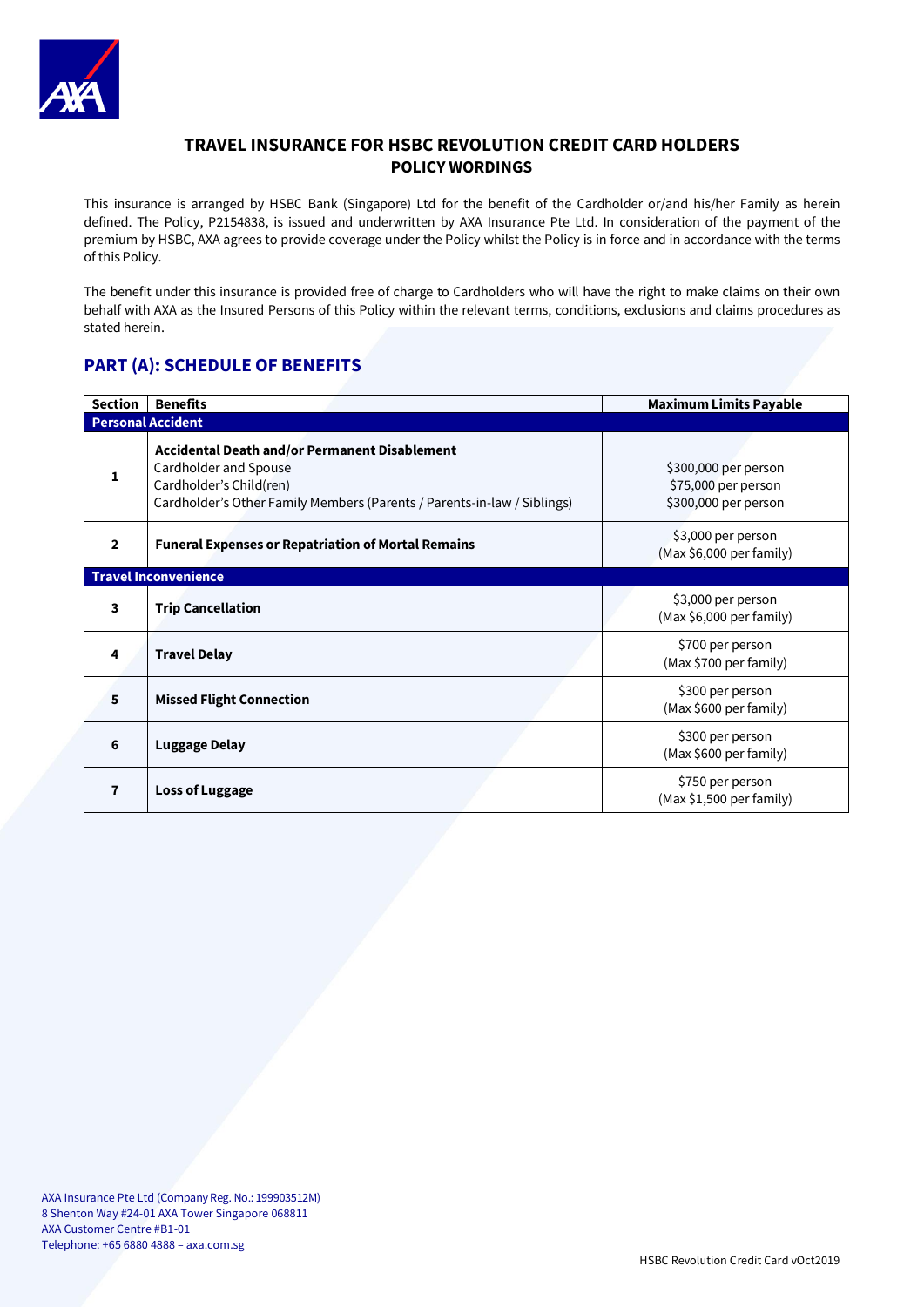

# **PART (B): DEFINITIONS**

Some words and phrases in this Policy have special meanings. These words and phrases have the following meanings wherever they appear in the Policy.

| <b>TERM</b>           | <b>MEANING</b>                                                                                                                                                                                                                                                                                                                                                                                                                                                                                                                                                         |
|-----------------------|------------------------------------------------------------------------------------------------------------------------------------------------------------------------------------------------------------------------------------------------------------------------------------------------------------------------------------------------------------------------------------------------------------------------------------------------------------------------------------------------------------------------------------------------------------------------|
| Accident              | A sudden and unforeseen event that solely and independently results in Injury, disablement<br>or death and which is not caused by any Illness or medical condition.                                                                                                                                                                                                                                                                                                                                                                                                    |
| Deposit               | Any sum required to be pre-paid to a tour operator, a Public Transport operator or the operator<br>of any accommodation which the Insured Person has fully charged to a HSBC Card and is<br>unable to recover or obtain a refund by reason of Trip Cancellation.                                                                                                                                                                                                                                                                                                       |
|                       | A registered practitioner qualified by a medical degree in western medicine who is licensed<br>and practicing within the scope of his license according to the laws of the country in which<br>such practice is maintained.                                                                                                                                                                                                                                                                                                                                            |
| Doctor                | The Doctor cannot be the Insured Person, his/her business partner, agent, employer or<br>employee, or a person related to the Insured Person's by blood, marriage or adoption.                                                                                                                                                                                                                                                                                                                                                                                         |
|                       | Any reference to "Doctor" in this Policy shall mean, wherever appropriate, a general<br>practitioner and/or specialist.                                                                                                                                                                                                                                                                                                                                                                                                                                                |
| Family Member(s)      | The Insured Person's<br>Legal spouse<br>1.<br>2.<br>Parents and/or parents-in-law<br>3.<br>Siblings<br>Legitimate child who is between one (1) and twenty-five (25) years of age, not married, not<br>4.                                                                                                                                                                                                                                                                                                                                                               |
|                       | employed and is residing in the same household and in the same country of residence as<br>the Cardholder                                                                                                                                                                                                                                                                                                                                                                                                                                                               |
| Home Country          | The country, outside of Singapore, which the Insured Person is granted rights of citizenship or<br>permanent residence by the respective governmental authorities.                                                                                                                                                                                                                                                                                                                                                                                                     |
| Injury                | Bodily injury, resulting directly, solely and independently of any other cause by an Accident<br>and which does not result from any illness, sickness or disease.                                                                                                                                                                                                                                                                                                                                                                                                      |
| Insured Person(s)     | HSBC Revolution Credit Card holder who has fully charged the fare of his/her Public<br>1.<br>Transport of his/her overseas trip to the HSBC Revolution Credit Card;<br>HSBC Revolution Credit Card holder's Family Members who have fully charged the fare<br>2.<br>of his/her Public Transport of his/her overseas trip to the HSBC Revolution Credit Card.                                                                                                                                                                                                           |
| Loss                  | In connection with a limb, "Loss" means the complete severance of a hand at or above<br>(a)<br>the wrist or of a foot above the ankle joint, or the total and permanent functional<br>disablement of an entire hand, arm, foot or leg.<br>(b) In connection with finger, "Loss" means complete severance of, or irrecoverable loss of<br>use of, finger(s) at or above the metatarsophalangeal or metatarsophalangeal joints.<br>In connection with an eye, "Loss" means total and irrecoverable loss of sight beyond<br>(C)<br>remedy by surgical or other treatment. |
| Occupation            | The Insured Person's full-time or part-time gainful employment, profession or any other<br>work which the Insured Person has been trained to perform for an income, remuneration or<br>profit.                                                                                                                                                                                                                                                                                                                                                                         |
| Period of Insurance   | The period during which the cover under this Policy is effective, as specified in the Policy<br>Schedule to HSBC.                                                                                                                                                                                                                                                                                                                                                                                                                                                      |
| Permanent Disablement | Injury which:<br>(a) falls into one of the defined Injuries listed from Items (b) to (h) in the Scale of<br>Compensation under Section 1; and<br>has lasted for at least 12 months from the date of the Accident; and<br>(b)<br>is medically certified to have no hope of improvement at the end of that period.<br>(c)                                                                                                                                                                                                                                                |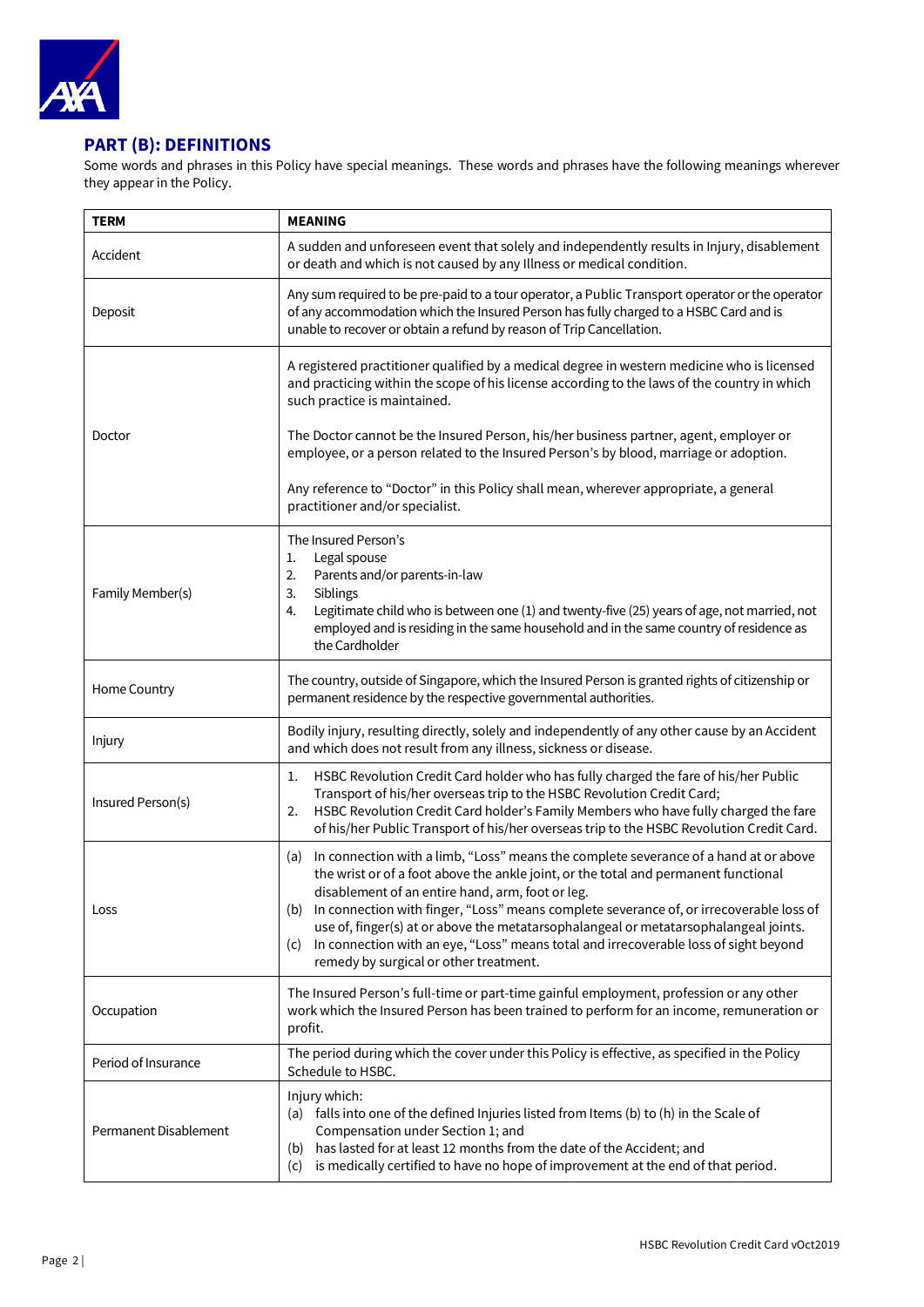

| Permanent Total Disablement    | Injury which:<br>(a) totally disables and prevents the Insured Person from engaging in, performing, or<br>attending to any business or Occupation of any and every kind, or if the Insured Person<br>has no business or Occupation, from attending to his usual duties; and<br>has lasted for at least 12 months from the date of the Accident; and<br>(b)<br>is medically certified to have no hope of improvement at the end of that period.<br>(c)                                                                                                                   |  |  |
|--------------------------------|-------------------------------------------------------------------------------------------------------------------------------------------------------------------------------------------------------------------------------------------------------------------------------------------------------------------------------------------------------------------------------------------------------------------------------------------------------------------------------------------------------------------------------------------------------------------------|--|--|
| Pre-Existing Medical Condition | Any Injury or Illness which:<br>(a) The Insured Person has received medical treatment, diagnosis, consultation or<br>prescribed drugs within 182 days prior to the commencement of his/her Trip; or<br>Symptoms or manifestations have existed, whether treatment was actually received<br>(b)<br>within 182 days prior to the commencement of the Insured Person's Trip; or<br>(c) A reasonable person in the circumstances would be expected to be aware of within 182<br>days prior to the commencement of the Insured Person's Trip.                                |  |  |
| Premium Per Cardholder         | This is the premium rate agreed between the Bank and Us to be applied to the number of<br>Cardholders for the purpose of calculating the Provisional Annual Deposit Premium and the<br>actual premium payable.                                                                                                                                                                                                                                                                                                                                                          |  |  |
| Public Transport               | Any land, sea, rail or air conveyance (such as bus, ferry, hovercraft, hydrofoil, ship, train, tram or<br>underground train) that has fixed and established routes only and is operated under license by<br>the respective country for the transportation of fare paying passengers.                                                                                                                                                                                                                                                                                    |  |  |
|                                | This excludes rental vehicles, taxis and all modes of transportation that are chartered or<br>arranged as part of a tour, even if the services are regularly scheduled.                                                                                                                                                                                                                                                                                                                                                                                                 |  |  |
| Serious Injury or Illness      | Injury or illness, as the case may be, which is certified by a Doctor as life threatening and<br>requires immediate medical or surgical treatment.                                                                                                                                                                                                                                                                                                                                                                                                                      |  |  |
| Trip                           | A journey undertaken by the Insured Person during the Period of Insurance and<br>commencing in Singapore. The trip commences when the Insured Person leaves the place<br>of residence or office for the place of embarkation, but not more than three (3) hours prior<br>to the scheduled departure time, and ceasing upon the following, whichever is the earliest:<br>The expiry of the Period of Insurance;<br>1.<br>The Insured Person's return to the permanent place of residence;<br>2.<br>3.<br>Three (3) hours upon the Insured Person's arrival in Singapore. |  |  |
| We, Us, Our                    | AXA Insurance Pte Ltd                                                                                                                                                                                                                                                                                                                                                                                                                                                                                                                                                   |  |  |
| You, Your, HSBC                | HSBC Bank (Singapore) Ltd                                                                                                                                                                                                                                                                                                                                                                                                                                                                                                                                               |  |  |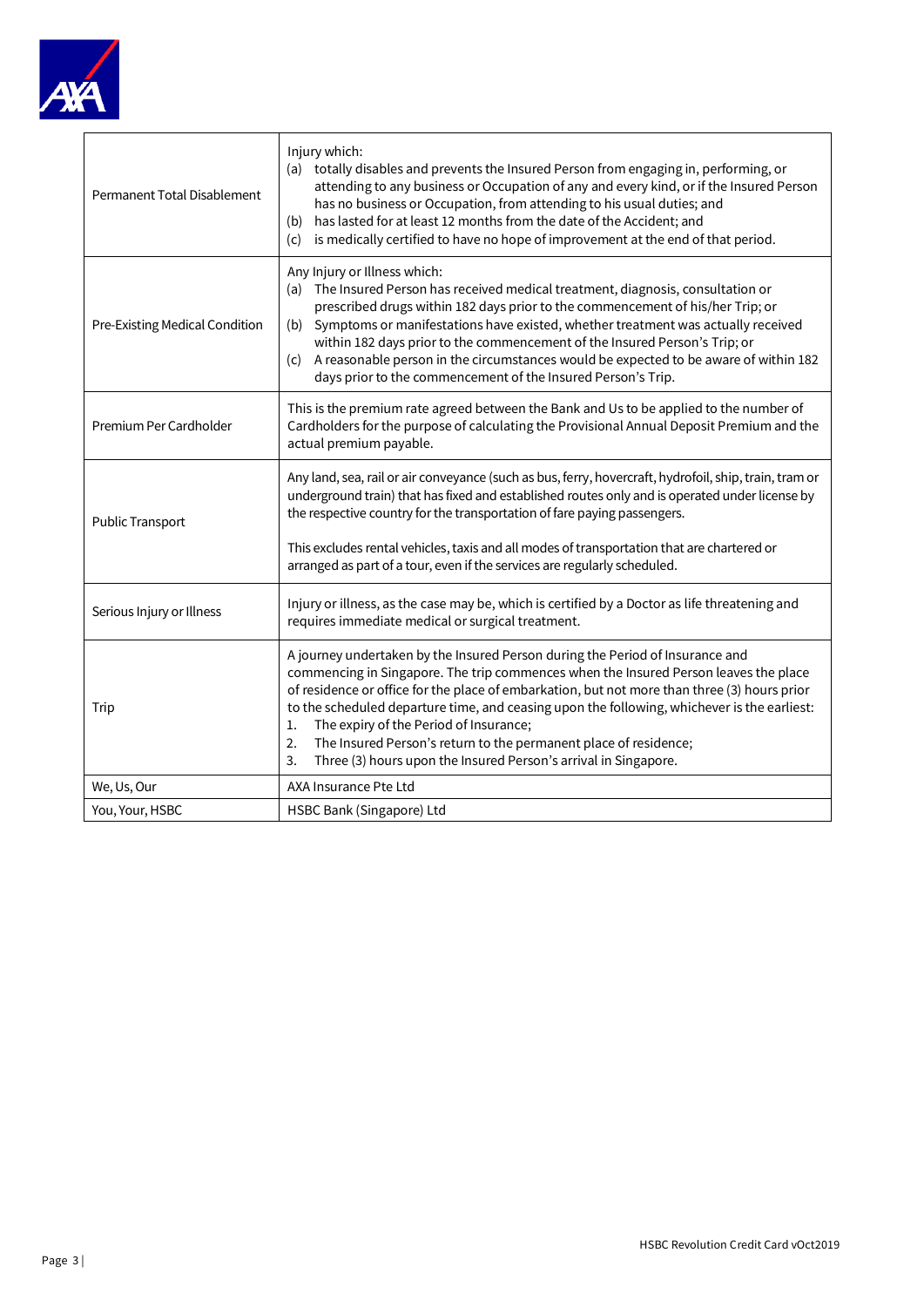

# **PART (C): DESCRIPTION OF BENEFITS**

### **SECTION 1: ACCIDENTAL DEATH AND/OR PERMANENT DISABLEMENT**

If, during the Period of Insurance, the Insured Person suffers death or Permanent Disablement arising from an Accident occurring: (a) Anywhere in the world outside the Insured Person's country of domicile; and

(b) Whilst the Insured Person is travelling on, boarding or alighting from a Public Transport;

We will pay the relevant percentage as set out in the Scale of Compensation, up to the sum insured specified under this section.

## **Scale of Compensation**

| Coverage                                                     | % of Sum Insured under this Benefit |
|--------------------------------------------------------------|-------------------------------------|
| Death<br>(a)                                                 | 100%                                |
| Permanent Total Disablement<br>(b)                           | 100%                                |
| Loss of two (2) Limbs<br>(c)                                 | 100%                                |
| Loss of sight in both eyes<br>(d)                            | 100%                                |
| Loss of one (1) Limb and Loss of sight in one (1) eye<br>(e) | 100%                                |
| Loss of one (1) Limb<br>(f)                                  | 50%                                 |
| Loss of sight in one (1) eye<br>(g)                          | 50%                                 |
| Loss of a thumb and index finger of the same hand<br>(h)     | 25%                                 |

Special Conditions applicable to Section 1

- 1. The benefits are payable provided that:
	- (a) Accidental death occurs within one hundred and eighty (180) days from the date of Accident; and/or
	- (b) Permanent Disablement occurs within one hundred and eighty (180) days from the date of Accident; and
	- (c) The Permanent Disablement is listed in the Scale of Compensation table.
- 2. The benefit payable under Accidental death will be reduced by any benefit already paid under Permanent Disablement in respect of the same Injury.
- 3. If an Injury or a Permanent Disablement forms part of another Injury or Permanent Disablement, the highest of either benefits, but not both, will be payable and the total benefits payable under the Policy shall not exceed the Sum Insured under this Section.
- 4. Our maximum liability is 100% of the sum insured and We shall have no further liability under the Policy in respect of any Injury sustained thereafter.
- 5. Aggregate Limit
	- (a) The maximum benefit payable under this Section to the Cardholder and Family Member of the Cardholder arising out of the same Accident shall not exceed \$1,000,000.
	- (b) The maximum benefit payable under this Section occurring whilst a number of Insured Persons are together shall not exceed \$15,000,000 per event and/or conveyance in respect of Visa Infinite Card, Premier MasterCard, Advance Credit Card and Revolution Credit Card.
	- (c) In the event the maximum liability should exceed \$15,000,000 per event and/or conveyance, the limit amount shall be apportioned among the Insured Persons, but the sum shall not be greater than the maximum Sum Insured of each Insured Person.
- 6. Death shall be presumed by reason of the disappearance of the Insured Person following an Accident provided that one calendar year has passed since the disappearance and We, having examined all the evidence, are satisfied that the Insured Person has died as a result of Injury and on condition that a written undertaking is given to Us from the claimant that the death benefit payment will be immediately refunded to Us if the Insured Person is subsequently found to be alive.

# **SECTION 2: FUNERAL EXPENSES OR REPATRIATION OF MORTAL REMAINS**

If, during the Period of Insurance, the Insured Person suffers death during the Trip We will pay for:

(a) The funeral expenses or costs of cremation necessarily and reasonably incurred at the place of death whilst overseas; or

(b) The cost of repatriation of the Insured Person's remains to Singapore or the Home Country of the Insured Person,

up to the sum insured specified under this section.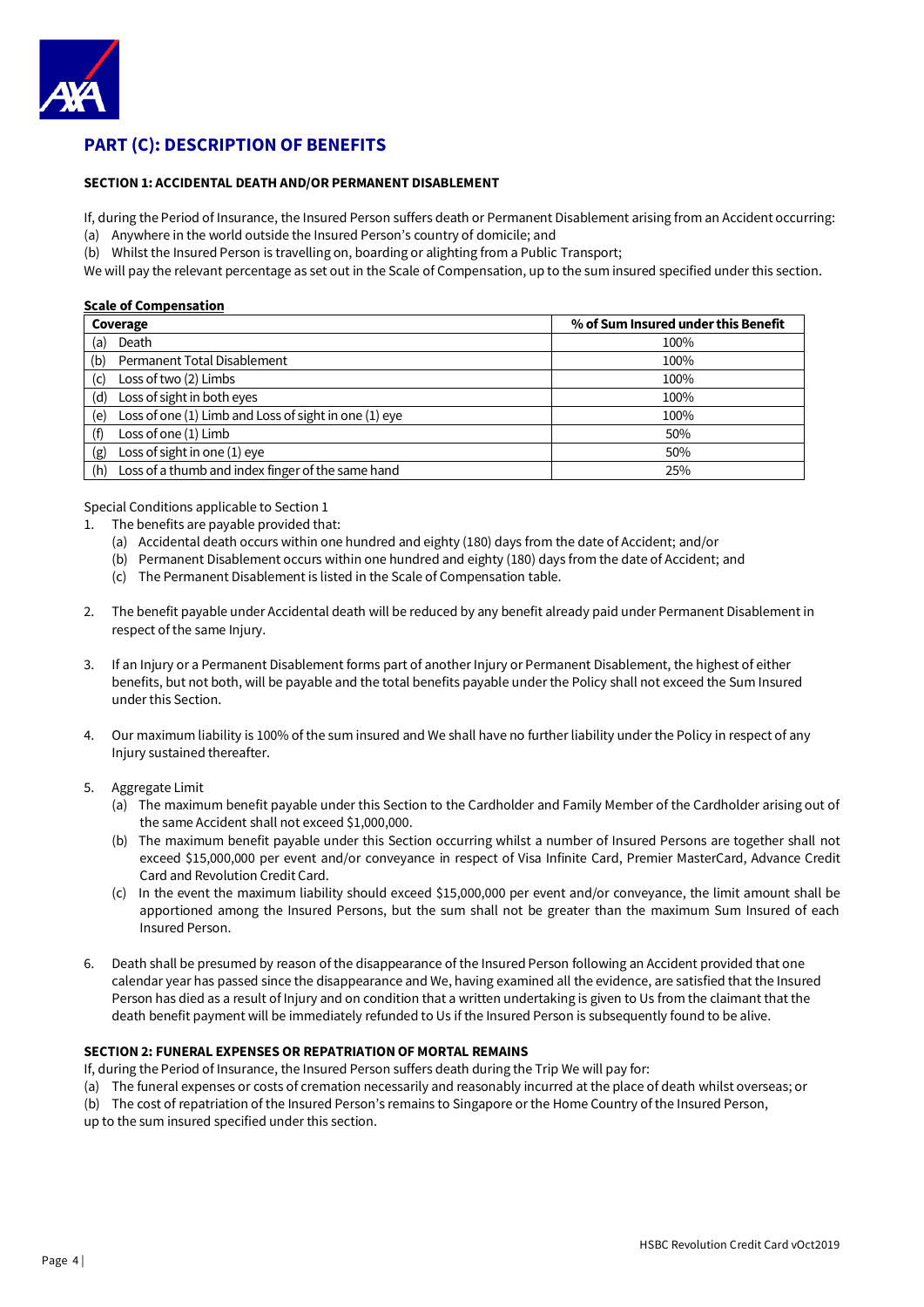

# **Additional Exclusions**

In addition to the General Exclusions, We will not pay for any claim if:

- 1. The Insured Person has undertaken the Trip against the medical advice of his/her Doctor;
- 2. The Insured Person has undertaken the Trip for the purpose of obtaining or seeking any medical or surgical treatment.

### **SECTION 3: TRIP CANCELLATION**

If, during the Period of Insurance, the Insured Person's scheduled Trip is cancelled within thirty (30) days from the date of commencement of the Trip due to any of the following events occurring before the scheduled date of departure, We will reimburse the fare and/or Deposit of the Public Transport and/or that the Insured Person has actually fully paid, up to the sum insured specified under this section:

- (a) Death, Serious Injury or Illness of the Insured Person;
- (b) Death, Serious Injury or Illness of Family Member(s) who is traveling on the same Trip.

### **Additional Exclusions**

In addition to the General Exclusions, We will not pay for any claim in respect of:

- 1. The Insured Person is aware or ought to have known at the time of the booking of the Trip any event that renders the cancellation of the Insured Person's Trip highly possible (such as hospitalization of his/her Family Member or having received a terminal prognosis at the time of the booking of the Trip);
- 2. The Insured Person fails to notify the travel operator or provider of transport or accommodation immediately when it is found necessary for the Insured Person to cancel the Trip;

### **SECTION 4: TRAVEL DELAY**

If, during the Period of Insurance, the departure of the Public Transport from a place of embarkation outside Singapore and in which the Insured Person is booked to travel is delayed for at least eight (8) hours from the scheduled time of departure stated in the Insured Person's itinerary due to:

- (a) Strike; or
- (b) Industrial action; or
- (c) Adverse weather conditions which leads to airspace or airport closure.; or
- (d) Mechanical breakdown of the Public Transport;

We will pay one hundred dollars (\$100) per Insured Person for each full eight (8) hours' delay, up to the sum insured specified under this section.

### **Additional Exclusions**

In addition to the General Exclusions, We will not pay for any claim if:

- 1. The Insured Person fails to check in with the Public Transport operator according to the itinerary supplied to the Insured Person;
- 2. The Insured Person fails to obtain written confirmation from the Public Transport operator of the actual number of hours of delay and the reason for such delay to support his/her claim;
- 3. The delay is caused by strike or industrial action which already existed on the date of the booking the Public Transport;
- 4. The delay occurred whilst the Insured Person is still in Singapore.

### **SECTION 5: MISSED FLIGHT CONNECTION**

If, during the Period of Insurance, the scheduled Public Transport which the Insured Person is travelling in arrives late at the point of transfer, causing him/her to miss the connecting scheduled Public Transport which he/she has a confirmed booking, and he/she cannot get an alternative transportation which departs within four (4) hours of his/her arrival at the connecting point, We will reimburse the necessary costs incurred by the Insured Person at the overseas connecting point before the next available connecting Public Transport, up to the sum insured specified under this section, for:

- (a) hotel accommodation; and/or
- (b) meals or refreshments;

Provided that the insured Person has received a confirmed reservation on the connecting Public Transport.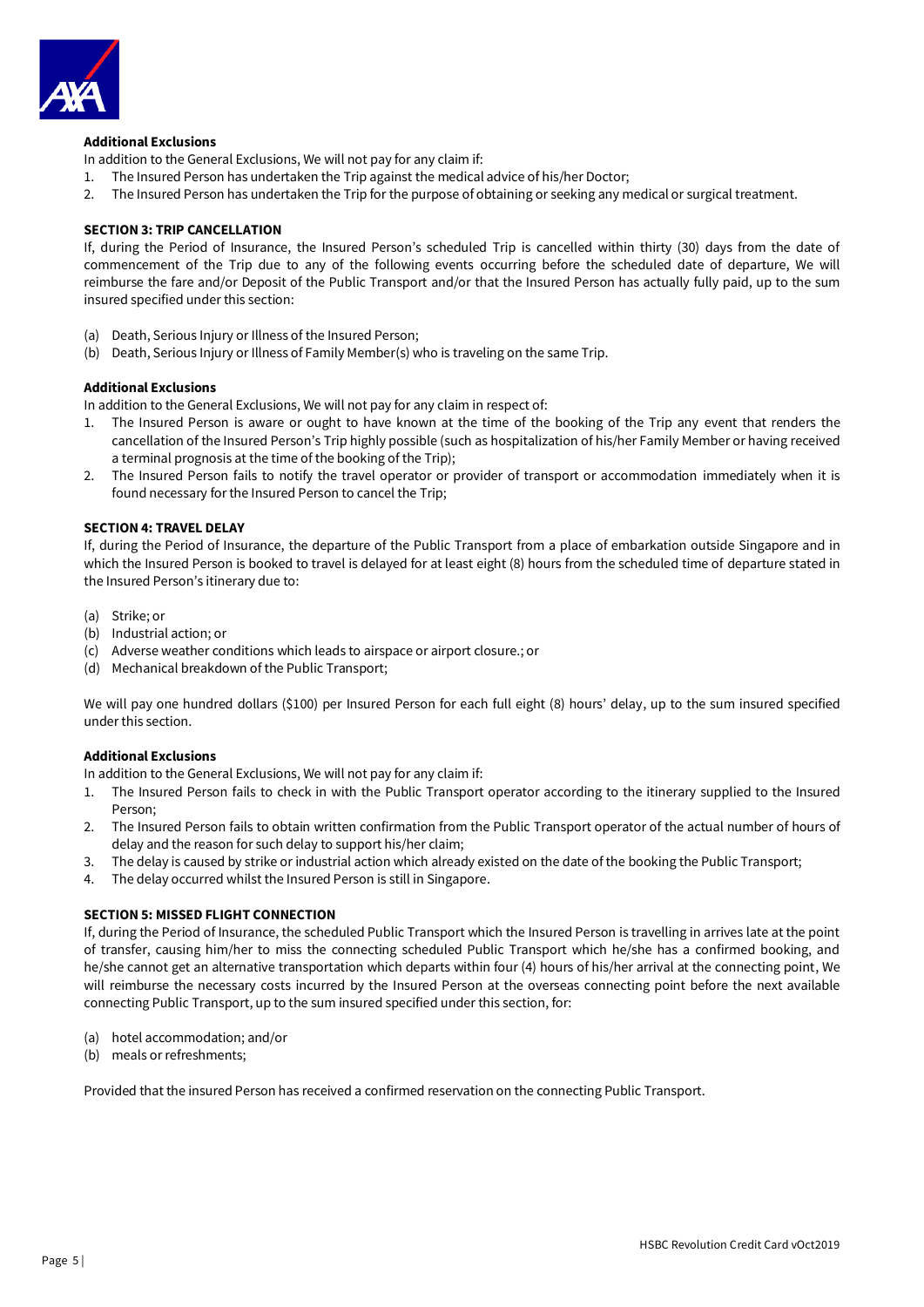

# **Additional Exclusions**

In addition to the General Exclusions, We will not pay for any claim if:

- (a) An alternative onward Public Transport being made available to the Insured Person within four (4) hours from the actual arrival time of the incoming Public Transport to the connecting point;
- (b) The Insured Person fails to obtain written confirmation from the Public Transport operators confirming the delay and the missed connection.

### **SECTION 6: LUGGAGE DELAY**

If, during the Period of Insurance, the Insured Person's check-in luggage with the Public Transport is delayed for more than six (6) hours, and less than forty-eight (48) hours upon his/her arrival at the scheduled overseas destination, We will reimburse the cost of essential items necessarily incurred to get the Insured Person through the period of the delay, up to the sum insured specified under this section.

"Essential items" refers to basic personal items such as toiletries and basic wear.

### **Additional Exclusions**

In addition to the General Exclusions, We will not pay for any claim if:

- 1. The purchases being made within the first six (6) hours of the Insured Person's arrival at the scheduled overseas destination;
- 2. The purchases being made after the delivery of the luggage or after forty-eight (48) hours of the Insured Person's arrival at the scheduled overseas destination whichever is the earlier;
- 3. The check-in luggage was delayed in Singapore;
- 4. The Insured Person fails to produce the original receipt of purchase of the replacement items;
- 5. The Insured Person fails to obtain written confirmation from the Public Transport operators on the number of hours the check-in luggage has been delayed; and/or
- 6. The delay of luggage is not reported to the Public Transport immediately upon discovery.

For the same event, We will only pay claim from either Section 6 (Luggage Delay) or Section 7 (Loss of Luggage), but not from both.

### **SECTION 7: LOSS OF LUGGAGE**

If, during the Period of Insurance, the Insured Person's check-in luggage with the Public Transport is delayed more than fortyeight (48) hours upon the Insured Person's arrival at the scheduled overseas destination, permanent place of residence or return to Singapore, his/her luggage is deemed permanently lost and We will reimburse him/her the cost of replacement of essential items in the check-in luggage, up to the sum insured specified under this section.

"Essential items" refers to basic personal items such as toiletries and basic wear.

# **Additional Exclusions**

In addition to the General Exclusions, We will not pay for any claim if:

- 1. The Insured Person fails to produce the original receipt of purchase of the replacement items;
- 2. The Insured Person fails to obtain written confirmation from the Public Transport operators on the number of hours the check-in luggage has been delayed;
- 3. The Insured Person has already received compensation from the Public Transport provider;
- 4. The Insured Person fails to take all reasonable steps to recover loss or delay of luggage; and/or
- 5. The delay of luggage is not reported to the Public Transport immediately upon discovery.

For the same event, We will only pay claim from either Section 6 (Luggage Delay) or Section 7 (Loss of Luggage), but not from both.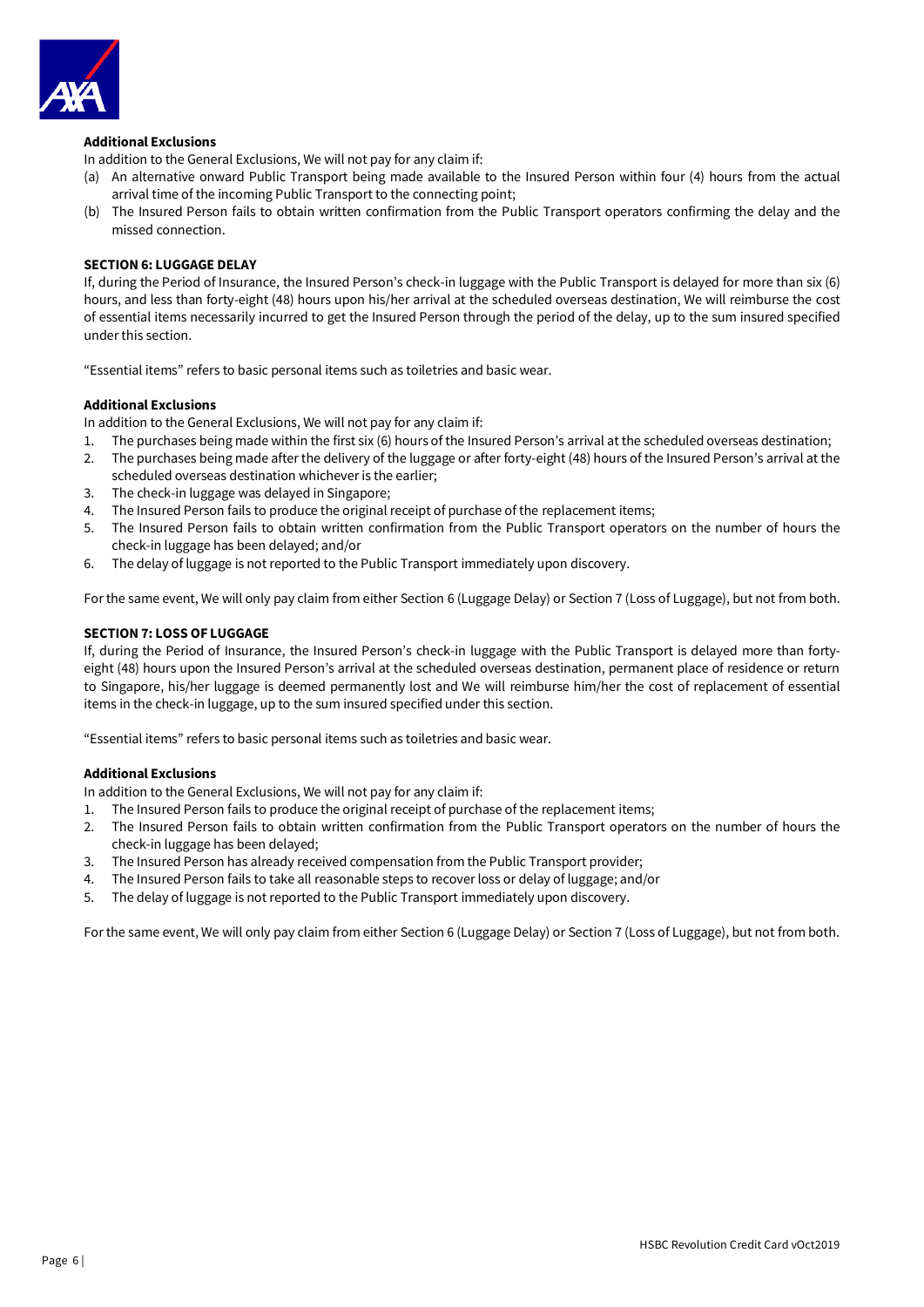

# **PART (D): GENERAL EXCLUSIONS**

The exclusions listed here apply to the whole Policy. We will not pay any benefits from this Policy if the claim is caused directly or indirectly by any of these exclusions.

- 1. Suicide or any attempt thereat or deliberately inflicted, regardless whether sane, insane or under any mental distress.
- 2. Flying or other aerial activities except as a fare-paying passenger in a licensed passenger-carrying aircraft.
- 3. Any illegal act.
- 4. Participation (including any act of provocation) in strike, riot, civil commotion, hijack, murder or assault.
- 5. Detention or confiscation by customs or other authorities.
- 6. War, invasion, act of foreign enemy, hostilities or warlike operations (whether war be declared or undeclared), civil war, rebellion, revolution, insurrection or military or usurped power, terrorism howsoever arising or any act thereof.
- 7. Any act of nuclear, chemical or biological terrorism, regardless of any other cause or event contributing concurrently or in any other sequence to the Injury.
- 8. The fare of the Public Transport is not fully charged to the HSBC Revolution Credit Card.
- 9. Any Pre-Existing Medical Conditions.
- 10. Travel in, to or through Afghanistan, Cuba, Democratic Republic of Congo, Iran, Iraq, Liberia, North Korea, Sudan or Syria.

# **PART (E): GENERAL CONDITIONS**

### **1. Entire Contract, Changes and Delivery of Notices**

- (a) This Policy is a contract between You and Us, and contains this Policy Wordings, the Policy Schedule and any endorsements.
- (b) We reserve the right to make changes to the Policy's terms and conditions by giving You a written notice of at least 30 days.
- (c) No intermediary has the authority to make changes to the terms and conditions of this Policy. Any changes to the terms and conditions of this Policy is only valid if We have given our agreement in writing.

## **2. Liability**

We will not be liable to pay any benefits under this Policy if You or any Insured Person:

- (a) Fail to fully and truthfully disclose to Us, all material information known (or which could reasonably be expected to be known), before inception of this Policy and upon each renewal;
- (b) Fail to properly observe and fulfil the terms and conditions of this Policy;
- (c) Make any untrue statement;
- (d) Omit, suppress or incorrectly state any material information affecting the risk; or
- (e) Make any claim that is fraudulent or exaggerated, or make any false declaration or statement in support of a claim.

### **3. Claim Notification and Co-operation**

On the happening of any Accident likely to give rise to a claim under this Policy, the Insured Person (or his/her legal personal representative in the event of death) must promptly take reasonable steps to:

- (a) Obtain and follow medical advice from a Doctor;
- (b) Obtain a certificate from a Doctor confirming the nature and extent of his/her Injury or Permanent Disablement: and
- (c) Notify Us of the Accident.

The Insured Person (or his/her legal personal representative in the event of death) must complete Our claim form and send it to Us no later than thirty (30) days from the date of Accident and provide Us with any other information and/or documents or help which we may request to support the Insured Person's claim.